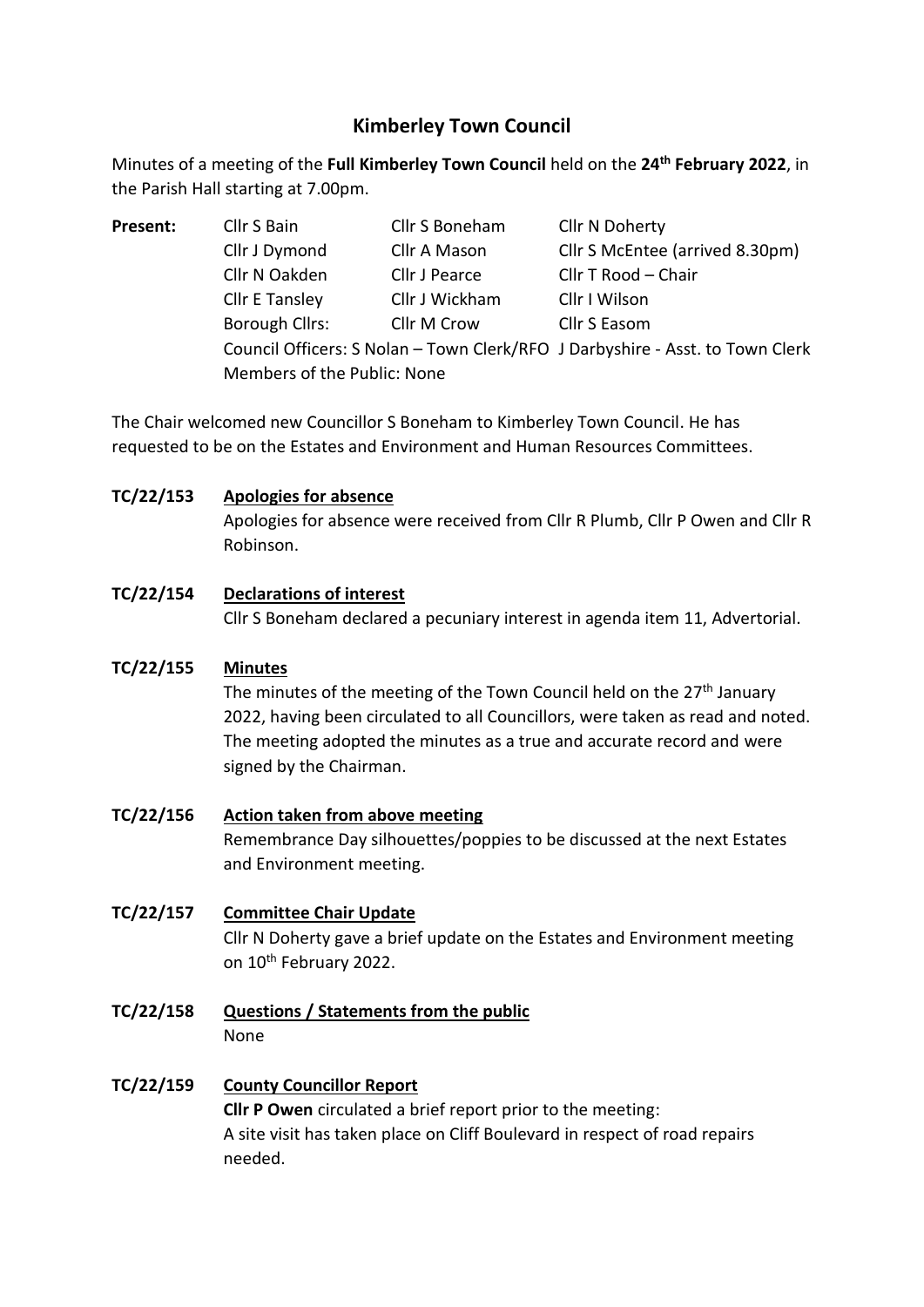Following the Broxtowe Borough Council advice Fairgrove is no longer pursuing the pre app scheme submitted and will shortly be submitting for 3 units with a much smaller extension that only accommodates the lift and stairs. They have had health and safety issues with the scaffolding but now have a hoist organised for the roof works, followed by the windows. A new application is anticipated in April to convert the tower with a lift extension. All of the drains in Kimberley should have been cleaned. Please advise If any have been missed.

### **TC/22/160 Borough Councillors Report**

**Cllr R Robinson** gave a brief report prior to the meeting:

A newsletter update will be circulated soon.

Cllrs R Robinson and S Boneham have had some of the precinct parking charges overturned. They are also working on issues with the recently added bollards.

**Cllr M Crow** reported on the following matter:

Kimberley market starts at Toll Bar Square on Tuesday 1<sup>st</sup> March. It is hoped this will be a regular event going forward.

**Cllr S Easom** reported on the following matters:

Said Tuesdays are probably not the best day for the market as footfall probably won't be great. It was stated most market traders already have regular Friday and Saturday markets to attend.

Extended a welcome to Cllr S Boneham.

Congratulated Kimberley Town Council on the Valentine's Festival and is hoping we will be able to do it again in the future.

### **TC/22/161 Valentine's Festival**

Cllr N Oakden gave a report on the Valentine's Festival. On the whole it was a successful weekend. Some of the acts did turn up at the wrong venues at the wrong times which caused a few problems. The lights were good but could have been better, it was a good learning curve for the Levelling Up Fund and future years. In the future we would extend the Love Lotto to the whole of Kimberley, asking every establishment to donate prizes. All of the traders involved said on the whole it was well received and it bought an increase in footfall, from both Kimberley and surrounding areas. The television and radio coverage was well received. Would just have two acts per venue for future events so there is less moving around, and have the event over two nights. Cllr E Tansley stated the feedback has been good but the lasers need directing better in the future as they could be a driving hazard, particularly on Greens Lane, and they were directly in to some peoples windows. Cllr J Dymond stated it was a better light display than the Beeston Light Night. Cllr S Bain said we did spend more money on the lights than Beeston and there had been some complaints about the direction of the lights. The whole event was funded by the Welcome Back Fund.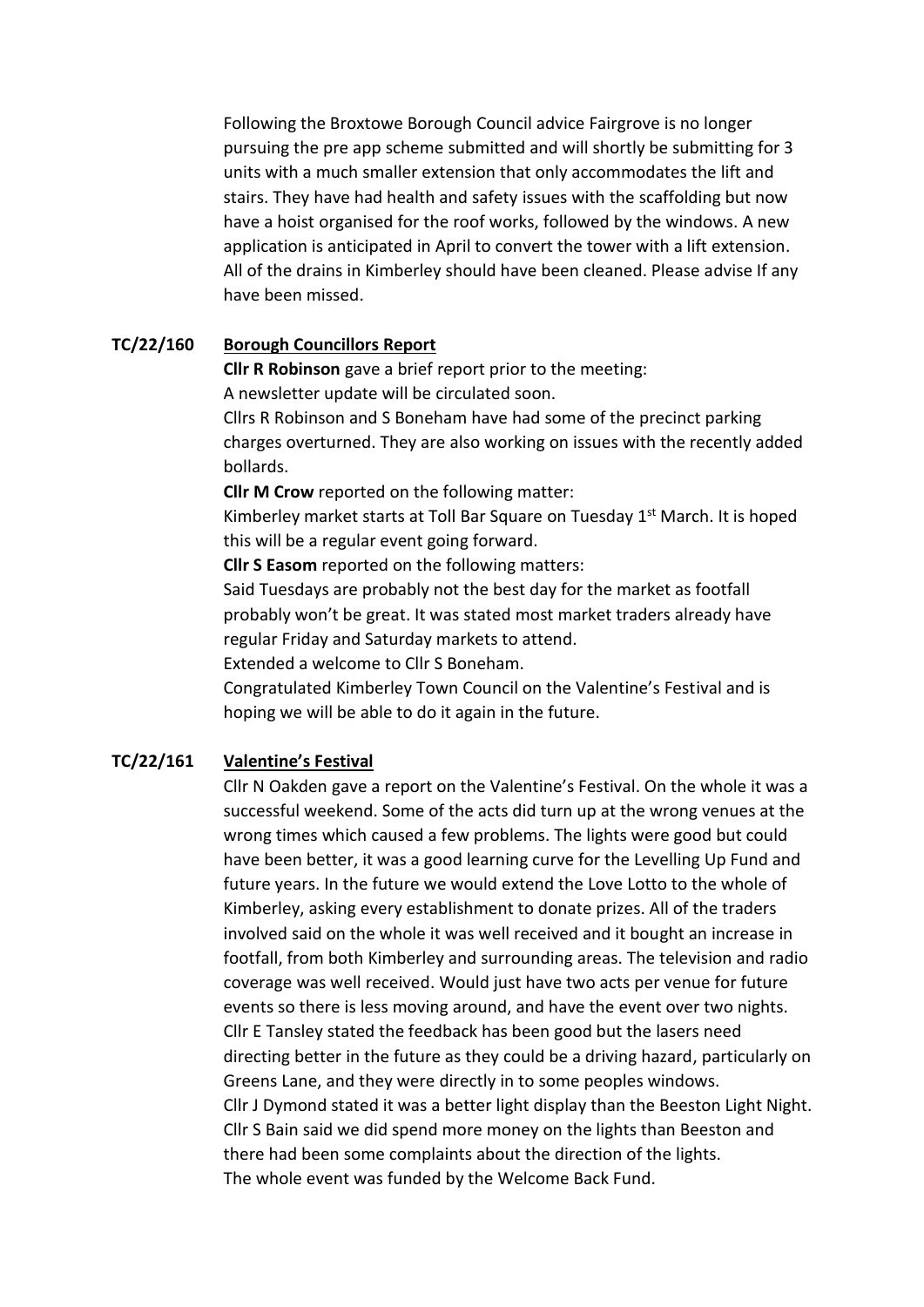## **TC/22/162 Tree Planting**

It was agreed a Magnolia tree will be purchased for the Queen's Platinum Jubilee. It will be planted on Friday  $11<sup>th</sup>$  March in the gardens on the bottom of Newdigate Street, near Toll Bar Square. The Clerk is to notify Broxtowe Borough Council of the intention to plant the tree. Also to confirm with Christine Danby or Matthew Keay on permissions needed to put any banners on the railings.

## **TC/22/163 Advertorial**

Cllr N Doherty has drafted a full page advertorial for the NG16 magazine. This will be printed free of charge. The draft has been agreed with a couple of minor adjustments. To be done before the submission deadline on Friday 25<sup>th</sup> February.

## **TC/22/164 Levelling Up**

Jonathon Little has circulated a report. Surveys are still being carried out in respect of the Cricket Club. It was suggested Spondon Cricket Club be used as an example, this has been relocated onto agricultural ground. A lot of Swingate residents are opposed to the idea of the cricket ground being moved onto Swingate because of traffic issues. It was suggested a consultation be carried out with the whole of Kimberley, with a detailed proposal.

Next meeting Thursday 3rd March.

### **TC/22/165 Planning Applications**

Cllr M Crow advised the planning applications for five bungalows on Swingate has now been amended to three. The new proposal has only just been received so hasn't yet been reviewed by Broxtowe Borough Council.

### **TC/22/166 Proposed Parish Boundary Changes**

Cllrs J Dymond, T Rood and N Doherty circulated a survey in respect of proposed boundary changes between parts of Kimberley and Greasley. There was a very high response rate with the majority wishing to remain in Kimberley. The draft letter in respect of the responses received will be sent to Broxtowe Borough Council by the Clerk. It would also be beneficial for individuals to send comments as residents.

Cllrs M Crow and S Easom departed at 8.15pm.

### **TC/22/167 Correspondence**

A schedule of correspondence received since the previous meeting of the Town Council was circulated to Councillors with the agenda. The information was received and noted by the meeting.